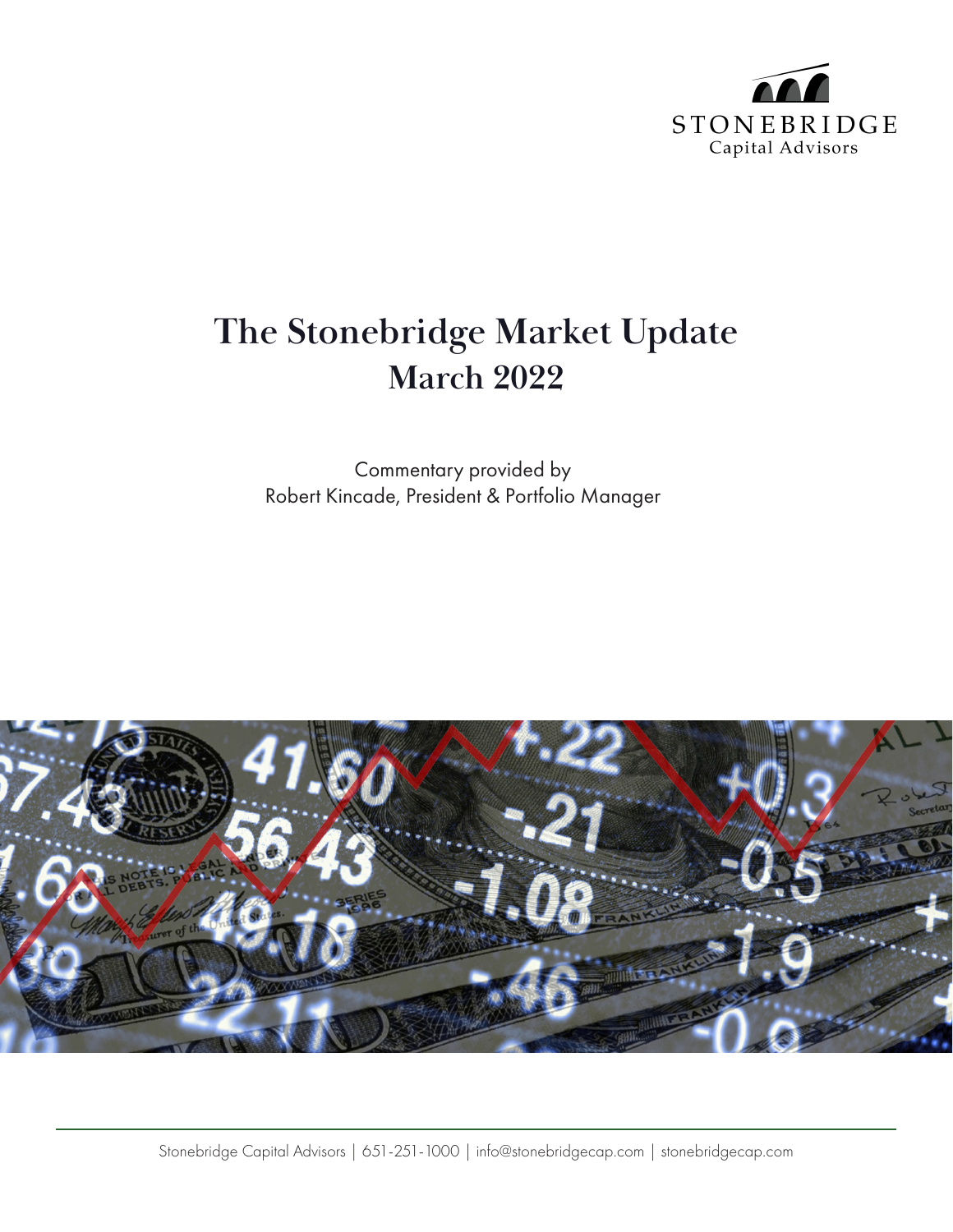## Market Correction

A little over a month has passed since Russia invaded Ukraine. Naturally, we've received several calls regarding inflation, geopolitical events (the Ukrainian war), Federal Reserve policy, and COVID. Before I discuss where we are and where we are going, it might be helpful to take a historical perspective on market cycles. During December 2021 and early January 2022, we were fortunate to receive many new accounts funded with cash and many clients sending us additional cash to invest. Investors looked back at the equity market's performance of 2021 and what a great year of performance it was, wanting to participate in it more. Their requests were to "get cash invested as fast as possible." Our portfolio management team reviews the stock and bond markets and closely follows individual companies. We found the bond market overpriced, with income yields at or near historic lows. The companies we own stock in were at or near historical highs. The markets were telling us it was not a good time to buy. So, cash in client portfolios was moved very slowly into the market or, in some instances, raised more cash. By late February, investors became concerned with the drop in the equity markets with requests to stop buying or possibly selling some holdings. We had entered a "corrective phase" of the equity markets.

What is a corrective phase or a correction? The general definition is a drop of 10% or more from recent highs. You will also hear that different markets are at different stages of the corrective phase through the media. The Dow Jones (DJIA) is down -9.3%, year to date not quite in correction. The S&P 500 Index (SPX) is down -12%, year to date just entering a correction phase. The NASDAQ is down -17.9% year to date. Corrections are not unusual. According to JP Morgan analysis,

- Over the past 40 years, there have been 33 corrections.
- The average correction is -18%.
- The average annual return in the first year of recovery from the bottom of a correction is +24%. Most of which occurs in the first two months of recovery. If you are not invested, it is hard to catch the recovery.
- Historically, professional investment managers have been unable to properly time the sale at the top or the buy at the bottom of the market.

We are in a corrective phase of the equity markets, exacerbated by the Russian invasion of Ukraine. Corrections may last for one to three months. Geopolitical situations typically last a month or two. This war in Ukraine is different than other geopolitical situations as it involves Russia, a world power, invading a country on the borders of NATO members. It has also exacerbated inflation, particularly on energy, commodities, materials (all of which seemed to have peaked earlier this past week).

## Now What?

The U.S. economy remains strong, and GDP is growing at approximately 4%. Consumers and companies have plenty of cash. They have been participating in re-opening from the constraints of COVID, assuming further complications do not arise. Inflation is a concern initially caused by supply issues. Since this is an issue that can be resolved by private industry, not the federal government, it will be much more efficiently resolved. The Federal Reserve will raise interest rates and taper their buying program. Much of the inflation issue could be resolved by the 4th quarter. Ukraine's war inflation effect could impact certain aspects of inflation longer. You may want to see Dr. Laufenberg's Economic Outlook for more on this topic, which was recently sent out.

Our process during any economic or market condition is consistent. We focus on client investment objectives and asset allocation. We make adjustments to meet clients' needs and attain long-term goals. We look for companies with solid business plans, strong management teams, and growing revenues and earnings. Below is a breakdown of the other aspects we consider and investment facts we know based on each investment type (stocks/bonds).

Equities (stocks)

- Focus on companies with growth in revenues, earnings, cash flow and have a positive forward outlook.
- Focus on sectors that perform well with rising interest rates and have pricing power with their products and services.
- Many sectors and companies have not fully recovered from the pandemic-led recession and will thrive during recovery.
- During the past 2 months, many growth stock companies have been down 25% - 50%.
- Some dividend income companies pay healthy dividends and announce increases in dividend payouts.